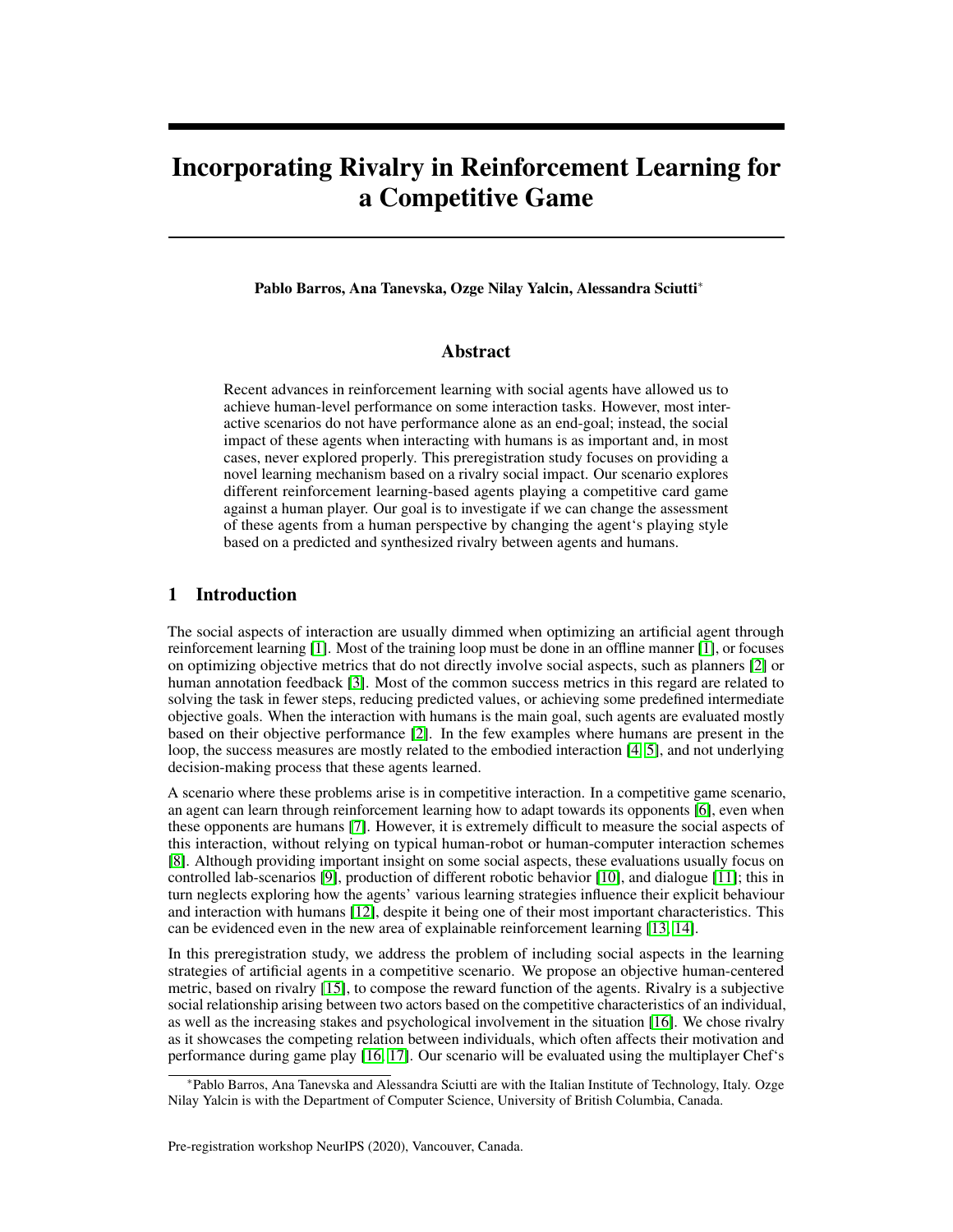Hat Card game and will include artificial agents based on Deep Q-Learning (DQL) and Proximal Policy Optimization (PPO). We separate our scenario into two steps: first we will map the original behavior of such algorithms when playing the game using the novel rivalry score. Second, we predict this metric by having agents identifying human rivals on inference-time, and use this information to update their behavior. To validate the behavior update, and to have a baseline for learning it with the agents, several humans will play the game against the agents and based on a series of explicit and implicit metrics, we will calculate the level of rivalry that each agent yields.

In this paper, we formalize these problems by proposing the following hypotheses:

- *Agents trained with different RL strategies yield distinct rivalry when playing the chef's hat card game against humans.*
- *Agents trained with a predicted rivalry as a part of their reward function can modulate human responses on a rivalry scale.*

In the remainder of this paper, we detail our motivation, methods, and our experimental setup, and present a short discussion on the possible impact that our research has on explainable reinforcement learning and related fields.

## 2 Related Work

Reinforcement learning in competitive games. In the late 1990ies, several researchers tried to identify the impact of the Deep Blue artificial chess player [\[18\]](#page-6-12) on the development of artificial intelligence [\[19,](#page-6-13) [20\]](#page-6-14). They all argue that beyond the technical challenge of beating a human, there is an underlying impact on how this agent affects the opponents' behavior during the entire interaction. Over time, these investigations were let aside by the mainstream community, which focused mostly on solving more complex problems. This vision is reflected by the recent development of deep reinforcement learning and the research on training artificial agents to play competitive games that have flourished since [\[21\]](#page-6-15). AlphaGo [\[22\]](#page-6-16) demonstrated that these agents can play competitively against humans in very complex games. The recent development of agents that play the StarCraft computer game [\[7\]](#page-6-1) pushes these boundaries even further. These agents learn how to adapt to dynamic environments, how to map hypercomplex states and actions, and how to learn new strategies [\[23\]](#page-6-17). Most of the studies, however, focus on the final goal of these agents: how to be competitive against humans. None of them focus on understanding the impact that such agents had on human opponents.



<span id="page-1-0"></span>Figure 1: Illustration of the highest Q-Values of an agent trained with DQL and another trained with PPO, playing seven games of the Chef's Hat Card game.

DQL and PPO Playing Behavior on the Chef's Hat Card Game. In the same development wave, it was recently investigated the design and development of reinforcement learning agents to play the four players Chef's Hat competitive card game [\[24\]](#page-6-18). These agents were based on Deep Q-Learning (DQL) [\[25\]](#page-7-0) and Proximal Policy Optimization (PPO) [\[26\]](#page-7-1), and achieved success in learning how to win the game in different tasks: playing against random agents, self-play, and online adaptation towards the opponents. It was observed, however, that these agents present different behavior during game-play while maintaining a similar objective performance measured by overall wins over a series of games. By observing the Q-values of each agent during an entire match, it is possible to see in Figure [1](#page-1-0) that the DQL agent usually presents higher Q-values at the end of a game, while the PPO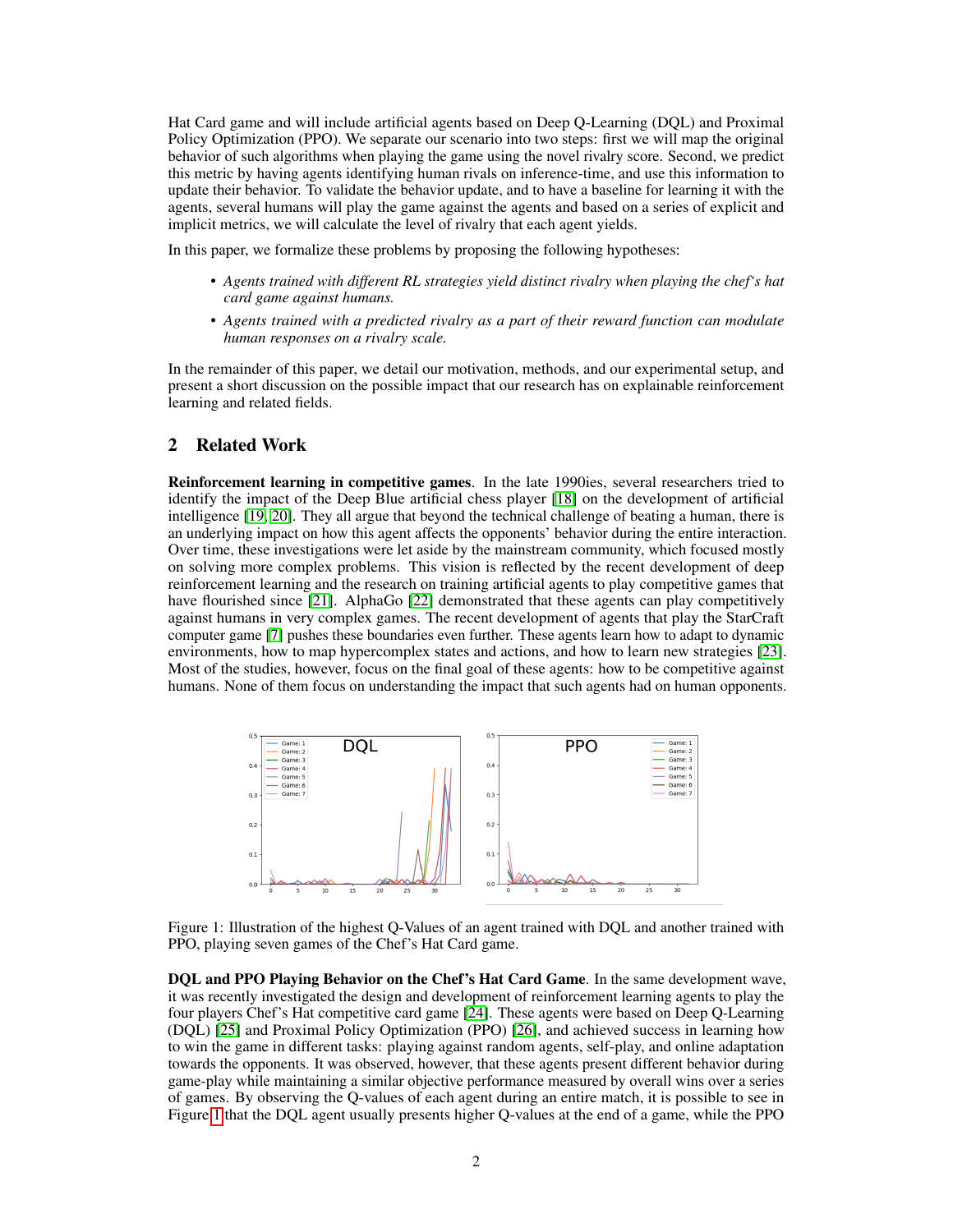agent presents them at the beginning of the game, but with lower intensity. This led to a general understanding that, although both effective, these agents learned different strategies. What has not yet been done is to measure the social impact that such strategies can have when the agents play against humans.

Human-centric Analysis of RL. When analyzing the impact of artificial agents on humans, there are now decades of studies focused on Human-Robot [\[27\]](#page-7-2) and Human-Computer [\[28\]](#page-7-3) Interaction (HRI and HCI respectively). Most of these studies, however, focus on optimizing RL agents to solve a specific task, even social ones, without having much feedback on the social aspects of the task as part of their learning mechanism. Such agents are usually designed to learn an expected outcome, such as improving engagement [\[4\]](#page-5-3), or to imitate humans [\[6\]](#page-6-0). None of the most recent studies focus on extracting the intrinsic behavior bias that different learning schemes apply to the final agent.

Rivalry in Competitive Games. One way to explain the behavior of an agent as a factor of its learning strategy is to measure its impact on humans. There exist several social metrics that take into consideration the interaction [\[29\]](#page-7-4), but most of them focus on the subjective impressions humans have on the embodied interaction [\[30\]](#page-7-5), the subjective quality of the interaction [\[31\]](#page-7-6) and/or the efficiency of the interaction to solve a task [\[32\]](#page-7-7). In a competitive game, however, one of the most informative metrics is the rivalry [\[15\]](#page-6-9) between the human and the agents. Rivalry is defined as a competitive relation between individuals or groups that is characterized by the subjective importance placed upon competitive outcomes (i.e., win or lose) independent of the objective characteristics of the situation (e.g., tangible stakes) [\[16,](#page-6-10) [17\]](#page-6-11). A proposed theoretical model of rivalry suggests the antecedents of rivalry as similarity factors, competitiveness, and relative performance of the agents [\[16\]](#page-6-10). The presence of a rivalry effect in turn affects the motivation of the individual and their performance [\[17\]](#page-6-11). We aim to evaluate how different agents affect the user's perception of the agents, and the user's performance due to the increased competitiveness and rivalry effects. Figure [2](#page-2-0) shows the theoretical model we follow for estimating rivalry, and its effect on motivation and performance.



<span id="page-2-0"></span>Figure 2: The theoretical model of rivalry used for our new rivalry metric proposition, based on the framework proposed by Kilduff et al. [\[16\]](#page-6-10).

In competitive games, rivalry is a central concept that directly effects the opponent's behavior through their motivation in play. In human-to-human scenarios and economics, a healthy rivalry is considered to be an important factor that can positively affect the performance of opponents; while in other situations, it can also contribute to unnecessary risk-taking behavior. In human-in-the-loop online learning scenarios for competitive games, the absence of rivalry or competitiveness might result in the human opponent to lose motivation to play the game and show sub-optimal performance during game-play. The agents who are learning actively from the human, are bound to learn from this bad performance input which in turn would result in sub-optimal learning. By introducing the notion of rivalry, we aim to evaluate how different agents affect the user perception of the agents and in turn have an effect on user performance based on the increased competitiveness and rivalry effects.

## 3 Methodology and Experimental Protocol

Our evaluation setup includes two formal experiments to address each of our hypothesis: the first one, to identify the individual aspects of rivalry between a human and the agents, and to create the fundamental understanding of similarity that the agents will learn; and the second experiment that evaluates how the trained agents impact the rivalry assessment from the humans.

The Chef's Hat Card Game [\[33\]](#page-7-8) introduces a competitive multi-player scenario designed to be used both in human-human and human-robot interaction (HRI).As a reinforcement learning task, it provides a controllable action-perception cycle, where each player can only perform a restricted set of actions. This, in turn, allows each player to behave as organically as possible and allows the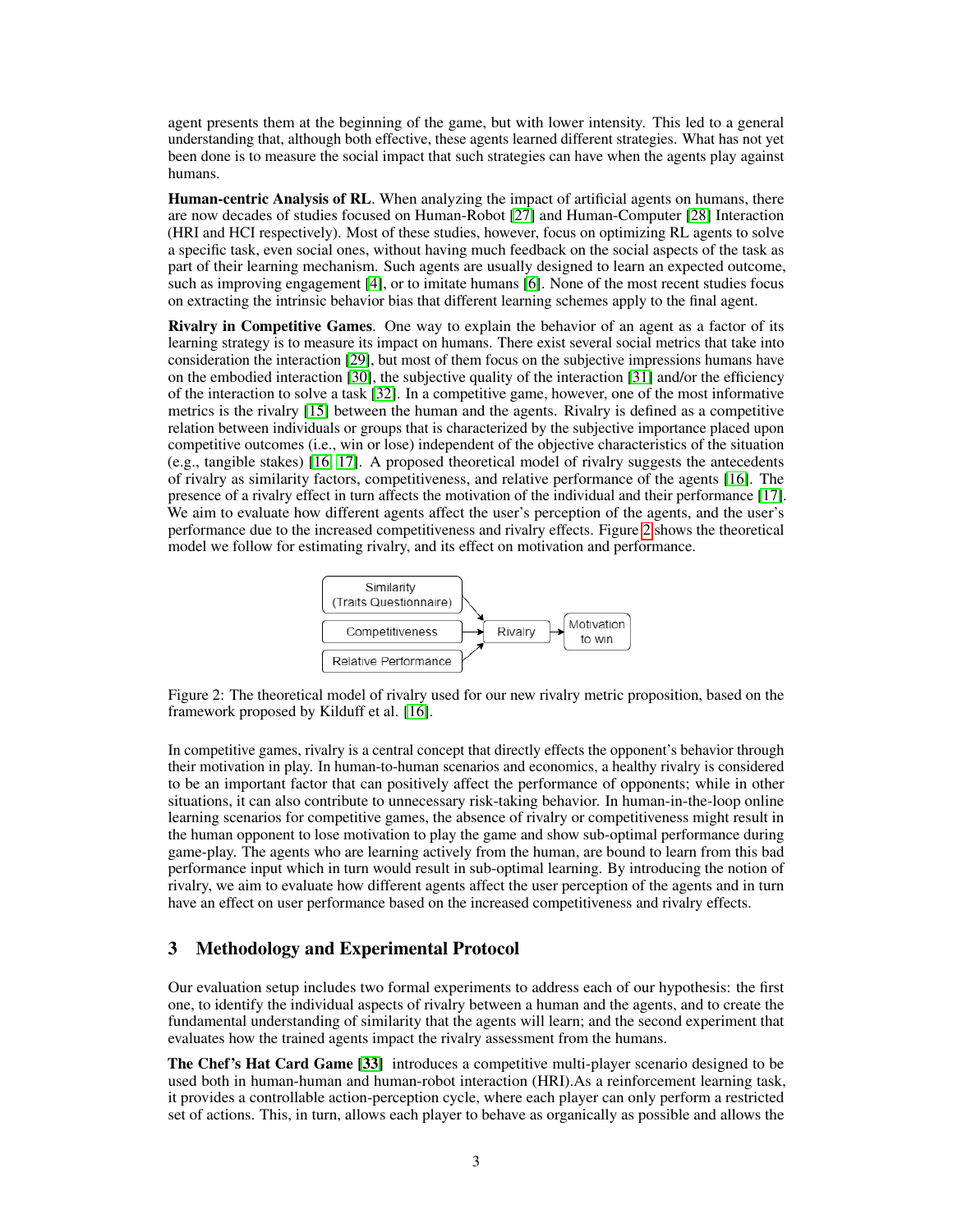direct measure transfer from a real-world game into an OpenAI GYM-ready scenario without any functionality loss.

Chef's Hat is a 4-player round-based card game, where each person has a restaurant-context role (Chef, Sous-Chef, Waiter or Dishwasher). This role is updated after each game based on the order of finishing the previous match. At the beginning of the game, the players are dealt a full hand of cards (17 cards per player), and taking turns they need to dispose of their cards as quickly as possible. The cards represent ingredients for pizzas, and each round consists of the players making pizzas by discarding cards in a certain manner. Wins the match the first player that discards all its cards, receiving 3 points. The second player receives 2 points, the third receives 1 point and the last player receives no points. Wins the game the first player to reach 15 points. The details of the pizza-making rules and the role hierarchy are explained fully in the games' formal description [\[33\]](#page-7-8).

Reinforcement Learning Agents. To simulate players in the game, we must train reinforcement learning agents. Following the original design proposed by the Chef's Hat authors [\[24\]](#page-6-18), we will implement and train two types of agents: one based on Deep Q-Learning (DQL) and another one based on Proximal Policy Optimization (PPO). We need to implement these agents as their learned behavior will be our baseline for our final evaluation.

The Chef's Hat simulation environment defines the state space as an aggregation of the cards on the board and the current cards in the player's hand. The action space is composed of 199 allowed discard actions (which comprise each card and card combinations allowed by the game rules), and one pass action, totaling 200 actions. Each agent is trained using the same reward: 1 for an action that leads to a victory, and -0.01 for every other action. Using such ultimate reward guarantees that the agents will have to explore enough and find their strategies to win the game.

We will train the agents from scratch, first playing against agents that output random movements, and later on against themselves. As each game is composed of 4 players, we will mix different instances of each agent in different game sessions. The entire optimization of the agents, including topology definition, training parameters, and training strategies will be defined using standard optimization schemes, such as grid-search and TPE. As our goal is to obtain agents that learn how to win the game, the entire optimization for the first experimental task will be done based on a pure objective performance: the total number of victories in a set of games.

Data Collection and Experimental Environment. Our experimental environment involves the agents playing the game against a human opponent. This will be done with a web-based interface for the Chef's Hat simulation environment, that will allow a human to play, in real-time, against three other artificial agents. The web-interface will be bounded to the same rules as the game's simulation, to maintain the same evaluation environment. Each human will play a full 15 points games against three agents, one based on DQL, one based on PPO, and one based on an agent that chooses random moves. A participant can finish the game by playing a minimum of 5 matches, each consisting of an average of 30 turns. This totals to at least 150 action/space pairs per person. We aim to have 60 participants, each playing one full game in both scenarios 1 and 2. This will generate 9000 space/action data points per scenario. For each match, we will collect all the objective and state information from all players, but most importantly the total game points (*points*) per match. We will also collect subjective information from the human players, to understand better their behavior and help us to formalize rivalry:

- Before the game starts, we will proceed with a simple questionnaire to self-assess the person's agency  $(ag_h)$ , competence  $(ct_h)$ , sense of communion  $(cm_h)$  [\[34\]](#page-7-9) and competitiveness  $(C_h)$  [\[35\]](#page-7-10) in a scale between 0 and 5.
- At the end of the game, the human player will assess each agent adversary based on their agency (*aga*), competence (*coa*), and communion (*cma*) traits.

Proposing Rivalry.To optimally define the impact that each agent has on the players, we will use the aforementioned formalization of Rivalry [\[16\]](#page-6-10). Rivalry can be defined as a subjective social relationship arising between two actors based on the competitive characteristics of an individual, as well as the increasing stakes and psychological involvement in the situation. Thus, a proposed theoretical model of rivalry, illustrated in Figure [2,](#page-2-0) suggests that antecedents of rivalry are similarity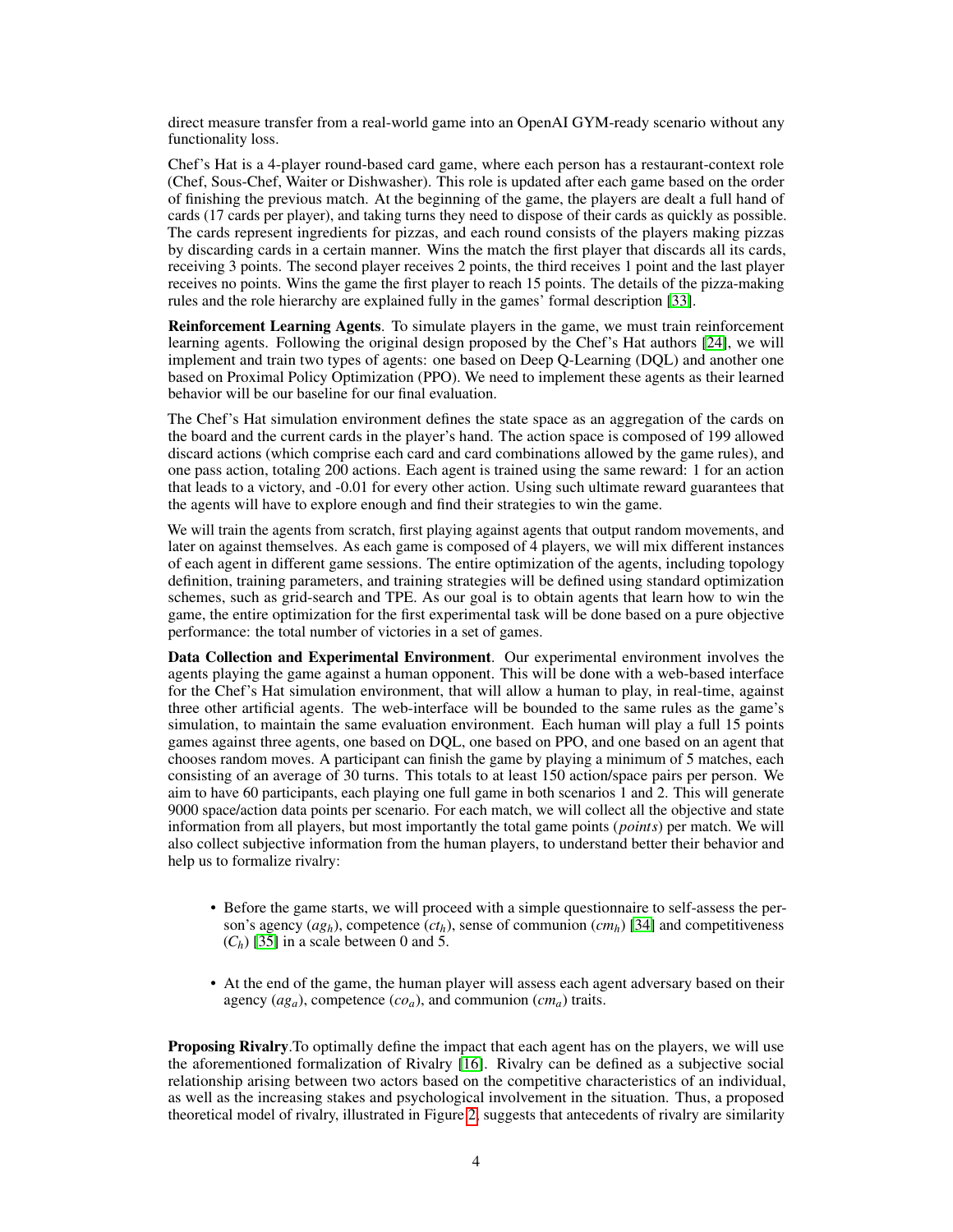factors, competitiveness, and relative performance of the agents [\[16\]](#page-6-10). In our scenario, this translates into:

$$
S_a = \sqrt{(a g_h - a g_a)^2 + (c t_h - c t_a)^2 + (c m_h - c m_a)^2}
$$
 (1)

$$
P_a = (points_h - points_a)/15 \tag{2}
$$

$$
R_a = (S_a + C_h + P_a)/3\tag{3}
$$

where the index *a* defines one of the agents, the index *h* defines the human ratings,  $S_a$  is the similarity between the player and the agent, assessed by the player themselves;  $P_a$  is the relative performance for each agent, and  $R_a$  is the final rivalry rating.

Research in rivalry suggests that individuals tend to evaluate their abilities by comparing their performance to the persons who have similar characteristics to themselves. The similarity can be measured in demographics [\[16\]](#page-6-10), gender [\[36\]](#page-7-11), personality [\[16\]](#page-6-10), perceived traits [\[37\]](#page-7-12) and rank in competition [\[17\]](#page-6-11) to assign social or behavioral attributes to the other. For this work, in addition to the ranking and performance similarity, we included trait similarity as a factor that includes competence, agency and communion traits as indicators of relevant behavioral attributes. These traits are frequently used in social stereotypes research (e.g., gender, nationality, age, status) [\[34\]](#page-7-9), shown to affect liking [\[38\]](#page-7-13) and social perception [\[39\]](#page-7-14) was previously shown to affect competitive behavior [\[40\]](#page-7-15). Agency, competence and communion traits were also used in virtual agent research to examine users' judgements of expected agent behavior [\[41\]](#page-7-16). These traits were chosen as representative of traits due to their simple understanding, which facilitates the own and third-party assessment [\[42\]](#page-7-17). Also, due to its direct mapping between action and perception [\[43\]](#page-7-18), which makes it ideal for a competitive card game analysis.

The presence of a rivalry effect affects the motivation of the individual and their performance. Thus, we expect that rivalry rates will change accordingly to the game development. As the users will evaluate the entire game behavior of an agent, and the only difference between players is the way they play the game, the measure of rivalry will reflect directly the user's perception of the outcome of the reinforcement learning strategies.

Predicting Rivalry. In our second experiment, each agent will calculate rivalry against the human player. To that, they follow the same rivalry calculation as humans. To predict similarity, tho, the agents will use a similarity predictor that will be trained based on the humans´ responses.

The agent-player similarity predictor  $(pr_a(h))$  will match state+action chosen by humans (*h*) with the given competence, agency and communion traits  $(ag_a, ct_a$  and  $cm_a$ ), and it follows the approach used in virtual agent research [\[41\]](#page-7-16). By collecting the data during the first experimental scenarios, we will form the dataset to train a similarity predictor, used then later in our second experimental scenario. Our similarity predictor will be built as an MLP that will map an interval of action/spaces with a set of similarity scores. We posit the 9000 action/space pairs collected in Scenario 1 to be sufficient to obtain an efficient similarity predictor. The similarity predictor of each agent will infer, during game-play, the traits of each human the agents play against. Each type of agent, DQL, and PPO will also have a single set of traits associated, given also by our human analysis of scenario one. Thus the similarity based on an agent's (*a*) perspective  $(S_h)$  is given as:

$$
S_h = \left(\sqrt{(pr_a(h) - (ag_a, ct_a, cm_a))^2}\right)
$$
\n(4)

The performance measure of the agents will be given by their own assessment of their actions. To achieve this, each agent will compute the introspective confidence (*ica*) [\[44\]](#page-7-19) of each action, which focuses on scaling the selected Q-value of an action towards the final goal using a logarithm transformation which computes the probability of success, in our case, of winning the game. The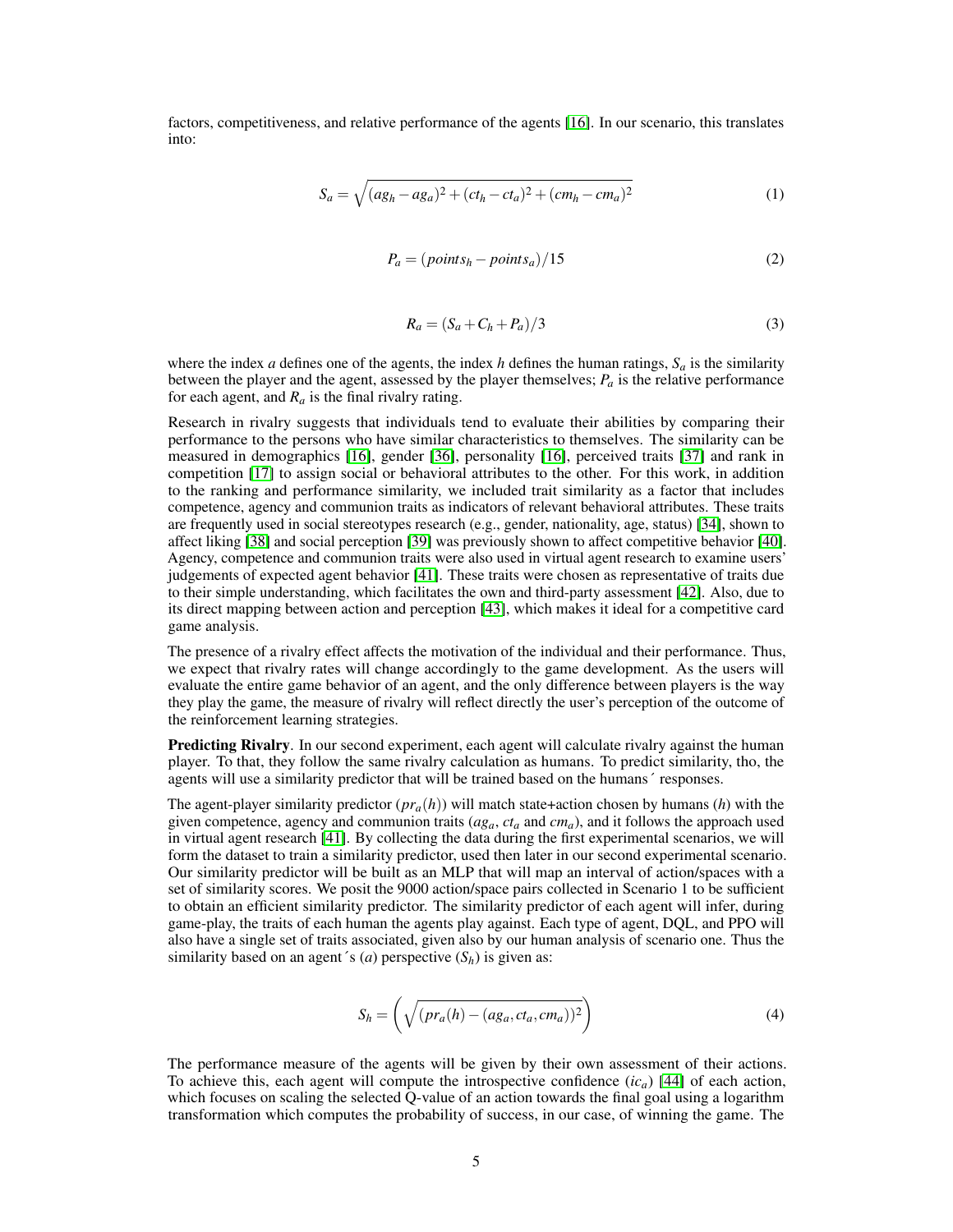introspective confidence gives us a self-assessment of the agent's actions, based on its own game experience. The agent´s perspective is given as:

$$
C_a = \frac{\sum ic_a (act)}{total Actions}
$$
 (5)

where *act*, is each of the actions the agent took during the game.

The relative performance  $(P_h)$  is calculated similarly to the human's perspective, but taking the agent's perspective into consideration. Thus, the predicted rivalry  $(R_h)$  is defined as the mean of  $(S_h + C_a + P_h).$ 

To include the predicted rivalry in the reward function will impact on the agent behavior. As the rivalry prediction is a representation of subjective and objective human metrics,

First Experimental Scenario. Our first experimental scenario involves one human playing the game against three agents: two pre-trained agents, one using DQL and the other PPO, and an agent that only does random moves. Our goal with this experiment is to collect the human assessments about the agents, to provide an appropriate dataset for the rivalry prediction. Also, it will be important to identify the baseline assessment that each of the trained agents already carries, which will be completely related to their learning strategy during training.

Second Experimental Scenario. We will repeat the same setup as the first experimental scenario, except the following: each agent will be updated, during game-play, based on the novel reward function that includes a rivalry score. The rivalry score will be predicted by each agent in a process defined above. Each agent will include the rivalry against the human in its reward function, to change the human perception toward themselves. The agents will be trained once per finished match. For each agent, we will experiment with three conditions: increase rivalry, decrease rivalry, and maintain a rivalry.

The fine-tuning of the similarity model, parameter-wise and learning-wise, is part of the experimental methodology proposed in this experimental scenario. As the agents are already trained to learn how to play the game, we will investigate a weighted aggregation as a simple but effective manner to include the rivalry into the existing reward [\[45\]](#page-8-0). The precise definition of the reward calculation will come as a result of the analysis of the outcomes of Scenario 2.

Expected Contribution We believe that integrating the social representations given by our novel rivalry score will enrich current reinforcement learning strategies. We hope to pave the way to bridge the gap between pure reinforcement learning optimization and social learning applications.

#### References

- <span id="page-5-0"></span>[1] Zimo Liu, Jingya Wang, Shaogang Gong, Huchuan Lu, and Dacheng Tao. Deep reinforcement active learning for human-in-the-loop person re-identification. In *Proceedings of the IEEE International Conference on Computer Vision*, pages 6122–6131, 2019.
- <span id="page-5-1"></span>[2] Hamidreza Modares, Isura Ranatunga, Frank L Lewis, and Dan O Popa. Optimized assistive human–robot interaction using reinforcement learning. *IEEE transactions on cybernetics*, 46(3):655–667, 2015.
- <span id="page-5-2"></span>[3] Nikhil Churamani, Matthias Kerzel, Erik Strahl, Pablo Barros, and Stefan Wermter. Teaching emotion expressions to a human companion robot using deep neural architectures. In *2017 International Joint Conference on Neural Networks (IJCNN)*, pages 627–634. IEEE, 2017.
- <span id="page-5-3"></span>[4] Ioannis Papaioannou and Oliver Lemon. Combining chat and task-based multimodal dialogue for more engaging hri: A scalable method using reinforcement learning. In *Proceedings of the Companion of the 2017 ACM/IEEE International Conference on Human-Robot Interaction*, pages 365–366, 2017.
- <span id="page-5-4"></span>[5] Yuan Gao, Fangkai Yang, Martin Frisk, Daniel Hemandez, Christopher Peters, and Ginevra Castellano. Learning socially appropriate robot approaching behavior toward groups using deep reinforcement learning. In *2019 28th IEEE International Conference on Robot and Human Interactive Communication (RO-MAN)*, pages 1–8. IEEE, 2019.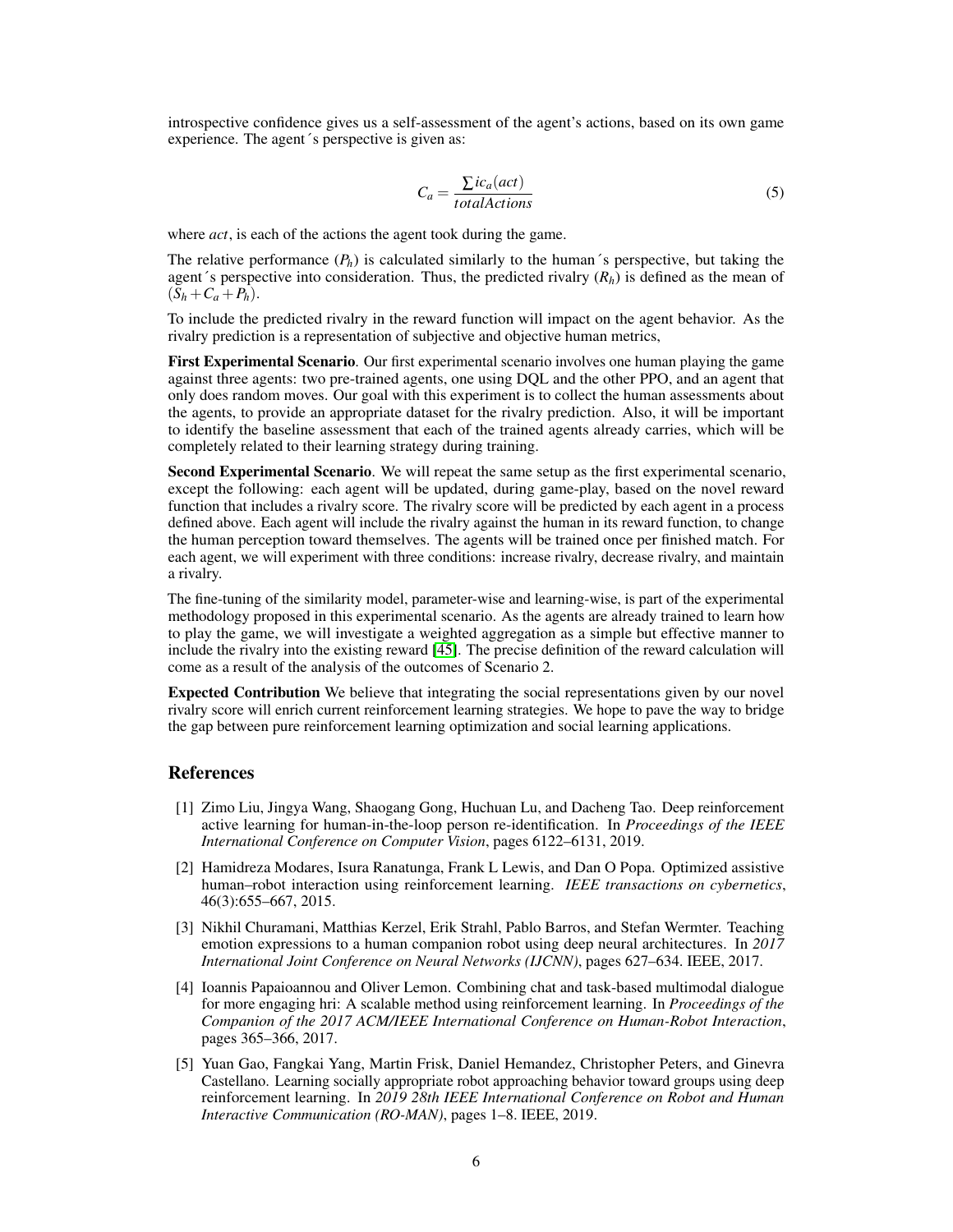- <span id="page-6-0"></span>[6] Stephanie Milani, Nicholay Topin, Brandon Houghton, William H Guss, Sharada P Mohanty, Oriol Vinyals, and Noboru Sean Kuno. The minerl competition on sample-efficient reinforcement learning using human priors: A retrospective. *arXiv preprint arXiv:2003.05012*, 2020.
- <span id="page-6-1"></span>[7] Oriol Vinyals, Igor Babuschkin, Wojciech M Czarnecki, Michaël Mathieu, Andrew Dudzik, Junyoung Chung, David H Choi, Richard Powell, Timo Ewalds, Petko Georgiev, et al. Grandmaster level in starcraft ii using multi-agent reinforcement learning. *Nature*, 575(7782):350–354, 2019.
- <span id="page-6-2"></span>[8] Rohan Choudhury, Gokul Swamy, Dylan Hadfield-Menell, and Anca D Dragan. On the utility of model learning in hri. In *2019 14th ACM/IEEE International Conference on Human-Robot Interaction (HRI)*, pages 317–325. IEEE, 2019.
- <span id="page-6-3"></span>[9] Mehdi Khamassi, George Velentzas, Theodore Tsitsimis, and Costas Tzafestas. Robot fast adaptation to changes in human engagement during simulated dynamic social interaction with active exploration in parameterized reinforcement learning. *IEEE Transactions on Cognitive and Developmental Systems*, 10(4):881–893, 2018.
- <span id="page-6-4"></span>[10] Hannes Ritschel and Elisabeth André. Real-time robot personality adaptation based on reinforcement learning and social signals. In *Proceedings of the companion of the 2017 acm/ieee international conference on human-robot interaction*, pages 265–266, 2017.
- <span id="page-6-5"></span>[11] Heriberto Cuayáhuitl, Donghyeon Lee, Seonghan Ryu, Yongjin Cho, Sungja Choi, Satish Indurthi, Seunghak Yu, Hyungtak Choi, Inchul Hwang, and Jihie Kim. Ensemble-based deep reinforcement learning for chatbots. *Neurocomputing*, 366:118–130, 2019.
- <span id="page-6-6"></span>[12] Aaquib Tabrez and Bradley Hayes. Improving human-robot interaction through explainable reinforcement learning. In *2019 14th ACM/IEEE International Conference on Human-Robot Interaction (HRI)*, pages 751–753. IEEE, 2019.
- <span id="page-6-7"></span>[13] Prashan Madumal, Tim Miller, Liz Sonenberg, and Frank Vetere. Explainable reinforcement learning through a causal lens. *arXiv preprint arXiv:1905.10958*, 2019.
- <span id="page-6-8"></span>[14] Pedro Sequeira and Melinda Gervasio. Interestingness elements for explainable reinforcement learning: Understanding agents' capabilities and limitations. *Artificial Intelligence*, 288:103367, 2020.
- <span id="page-6-9"></span>[15] Cody T Havard. What is rivalry and where we go from here. In *Rivalry in Sport*, pages 9–35. Springer, 2020.
- <span id="page-6-10"></span>[16] Gavin J Kilduff, Hillary Anger Elfenbein, and Barry M Staw. The psychology of rivalry: A relationally dependent analysis of competition. *Academy of Management Journal*, 53(5):943– 969, 2010.
- <span id="page-6-11"></span>[17] Gavin J Kilduff. Driven to win: Rivalry, motivation, and performance. *Social Psychological and Personality Science*, 5(8):944–952, 2014.
- <span id="page-6-12"></span>[18] Murray Campbell, A Joseph Hoane Jr, and Feng-hsiung Hsu. Deep blue. *Artificial intelligence*, 134(1-2):57–83, 2002.
- <span id="page-6-13"></span>[19] Dennis DeCoste. The future of chess-playing technologies and the significance of kasparov versus deep blue. In *Deep Blue Versus Kasparov: The Significance for Artificial Intelligence*, pages 9–13, 1997.
- <span id="page-6-14"></span>[20] Dennis DeCoste. The significance of kasparov versus deep blue and the future of computer chess. *ICGA Journal*, 21(1):33–43, 1998.
- <span id="page-6-15"></span>[21] Kun Shao, Zhentao Tang, Yuanheng Zhu, Nannan Li, and Dongbin Zhao. A survey of deep reinforcement learning in video games. *arXiv preprint arXiv:1912.10944*, 2019.
- <span id="page-6-16"></span>[22] David Silver, Aja Huang, Chris J Maddison, Arthur Guez, Laurent Sifre, George Van Den Driessche, Julian Schrittwieser, Ioannis Antonoglou, Veda Panneershelvam, Marc Lanctot, et al. Mastering the game of go with deep neural networks and tree search. *nature*, 529(7587):484–489, 2016.
- <span id="page-6-17"></span>[23] Kun Shao, Yuanheng Zhu, and Dongbin Zhao. Cooperative reinforcement learning for multiple units combat in starcraft. In *2017 IEEE Symposium Series on Computational Intelligence (SSCI)*, pages 1–6. IEEE, 2017.
- <span id="page-6-18"></span>[24] Pablo Barros, Ana Tanevska, and Alessandra Sciutti. Learning from learners: Adapting reinforcement learning agents to be competitive in a card game. *arXiv preprint arXiv:2004.04000*, 2020.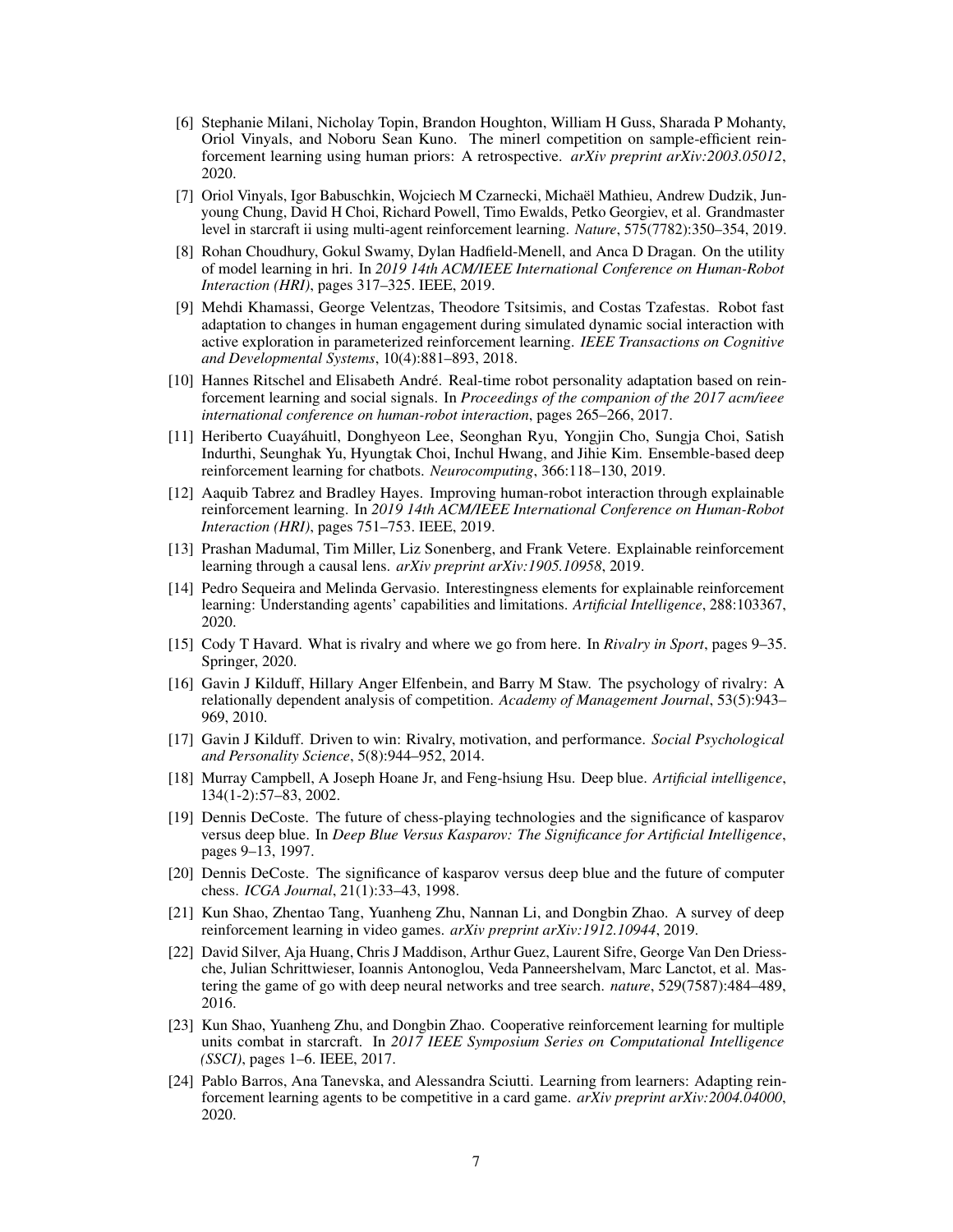- <span id="page-7-0"></span>[25] Hado Van Hasselt, Arthur Guez, and David Silver. Deep reinforcement learning with double q-learning. In *Thirtieth AAAI conference on artificial intelligence*, 2016.
- <span id="page-7-1"></span>[26] John Schulman, Filip Wolski, Prafulla Dhariwal, Alec Radford, and Oleg Klimov. Proximal policy optimization algorithms. *arXiv preprint arXiv:1707.06347*, 2017.
- <span id="page-7-2"></span>[27] Silvia Rossi, Francois Ferland, and Adriana Tapus. User profiling and behavioral adaptation for hri: a survey. *Pattern Recognition Letters*, 99:3–12, 2017.
- <span id="page-7-3"></span>[28] Christian Arzate Cruz and Takeo Igarashi. A survey on interactive reinforcement learning: Design principles and open challenges. In *Proceedings of the 2020 ACM Designing Interactive Systems Conference*, pages 1195–1209, 2020.
- <span id="page-7-4"></span>[29] Robin R Murphy and Debra Schreckenghost. Survey of metrics for human-robot interaction. In *2013 8th ACM/IEEE International Conference on Human-Robot Interaction (HRI)*, pages 197–198. IEEE, 2013.
- <span id="page-7-5"></span>[30] Lola Cañamero. Embodied affect for real-world human-robot interaction. In *Proceedings of the 2020 ACM/IEEE International Conference on Human-Robot Interaction*, pages 459–460, 2020.
- <span id="page-7-6"></span>[31] Julia Peltason, Nina Riether, Britta Wrede, and Ingo Lütkebohle. Talking with robots about objects: a system-level evaluation in hri. In *2012 7th ACM/IEEE International Conference on Human-Robot Interaction (HRI)*, pages 479–486. IEEE, 2012.
- <span id="page-7-7"></span>[32] Momotaz Begum, Richard W Serna, David Kontak, Jordan Allspaw, James Kuczynski, Holly A Yanco, and Jacob Suarez. Measuring the efficacy of robots in autism therapy: How informative are standard hri metrics'. In *Proceedings of the Tenth Annual ACM/IEEE International Conference on Human-Robot Interaction*, pages 335–342, 2015.
- <span id="page-7-8"></span>[33] Pablo Barros, Alessandra Sciutti, Inge M Hootsmans, Lena M Opheij, Romain HA Toebosch, and Emilia Barakova. It's food fight! introducing the chef's hat card game for affective-aware hri. *arXiv preprint arXiv:2002.11458*, 2020.
- <span id="page-7-9"></span>[34] Alice H. Eagly, Christa Nater, David I. Miller, Michele Kaufmann, and Sabine Sczesny. Gender stereotypes have changed: A cross-temporal meta-analysis of u.s. public opinion polls from 1946 to 2018. *American Psychologist*, 75(3):301–315, Apr 2020.
- <span id="page-7-10"></span>[35] Robert D Smither and John M Houston. The nature of competitiveness: The development and validation of the competitiveness index. *Educational and Psychological Measurement*, 52(2):407–418, 1992.
- <span id="page-7-11"></span>[36] Carol T Miller. Self-schemas, gender, and social comparison: A clarification of the related attributes hypothesis. *Journal of Personality and Social Psychology*, 46(6):1222, 1984.
- <span id="page-7-12"></span>[37] John M Tauer and Judith M Harackiewicz. Winning isn't everything: Competition, achievement orientation, and intrinsic motivation. *Journal of Experimental Social Psychology*, 35(3):209– 238, 1999.
- <span id="page-7-13"></span>[38] Bogdan Wojciszke, Andrea E Abele, and Wiesław Baryla. Two dimensions of interpersonal attitudes: Liking depends on communion, respect depends on agency. *European Journal of Social Psychology*, 39(6):973–990, 2009.
- <span id="page-7-14"></span>[39] Amy JC Cuddy, Susan T Fiske, and Peter Glick. Warmth and competence as universal dimensions of social perception: The stereotype content model and the bias map. *Advances in experimental social psychology*, 40:61–149, 2008.
- <span id="page-7-15"></span>[40] Susan T Fiske, Amy JC Cuddy, Peter Glick, and Jun Xu. A model of (often mixed) stereotype content: competence and warmth respectively follow from perceived status and competition. *Journal of personality and social psychology*, 82(6):878, 2002.
- <span id="page-7-16"></span>[41] Procheta Nag and Özge Nilay Yalçın. Gender stereotypes in virtual agents. In *Proceedings of the 20th ACM International Conference on Intelligent Virtual Agents*, pages 1–8, 2020.
- <span id="page-7-17"></span>[42] Andrea E Abele and Bogdan Wojciszke. Agency and communion from the perspective of self versus others. *Journal of personality and social psychology*, 93(5):751, 2007.
- <span id="page-7-18"></span>[43] Antonin Carrier, Eva Louvet, Bruno Chauvin, and Odile Rohmer. The primacy of agency over competence in status perception. *Social Psychology*, 2014.
- <span id="page-7-19"></span>[44] Francisco Cruz, Richard Dazeley, and Peter Vamplew. Explainable robotic systems: Understanding goal-driven actions in a reinforcement learning scenario. *arXiv preprint arXiv:2006.13615*, 2020.